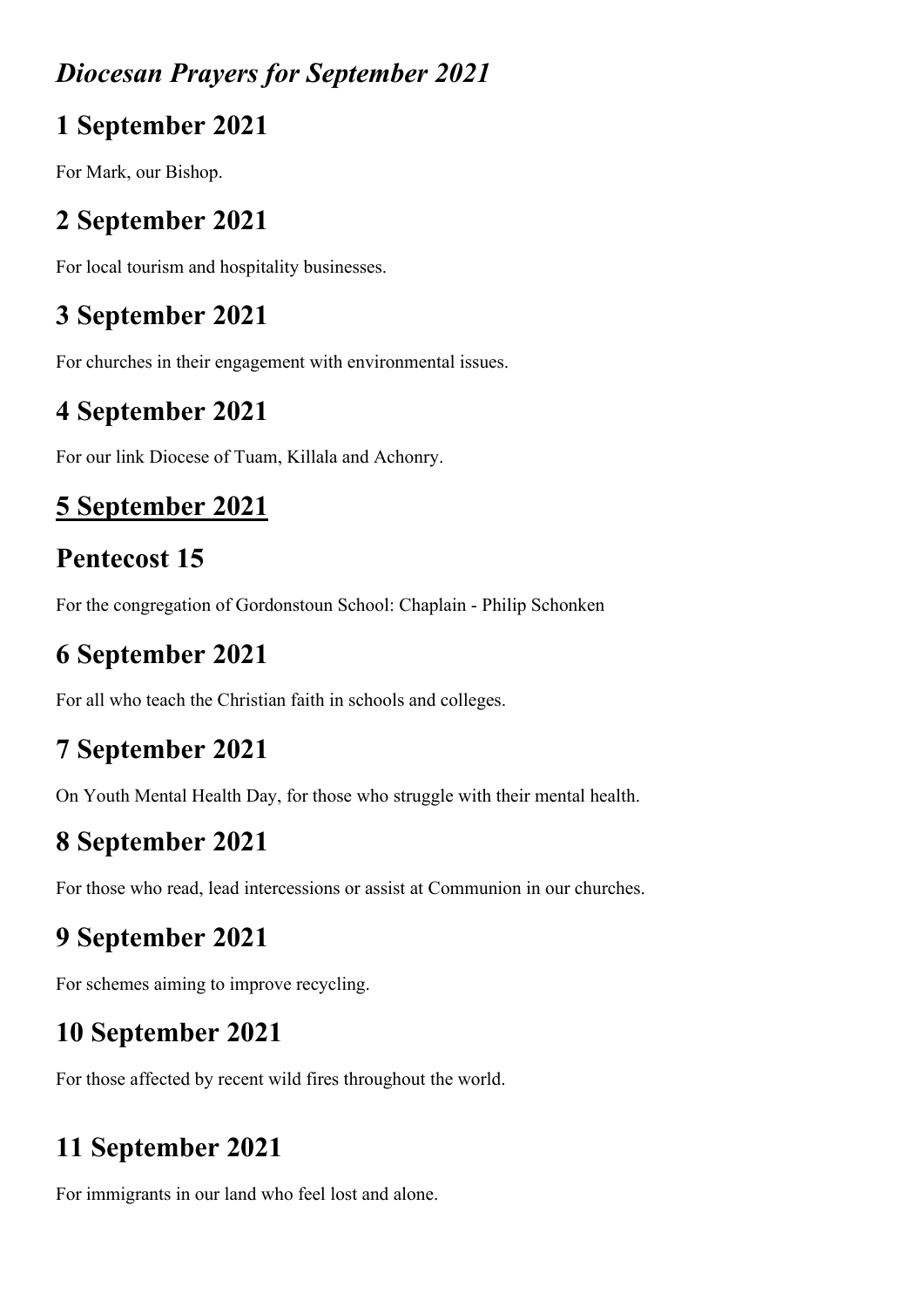#### **12 September 2021**

#### **Pentecost 16**

For St. Ninian, Invergordon.

## **13 September 2021**

For all church organists and musicians.

### **14 September 2021**

For Christians in the arts, sport and the music and entertainment industry.

### **15 September 2021**

For parents who are having difficulties in bringing up their children.

## **16 September 2021**

For those trying to rehabilitate former prisoners and young offenders.

## **17 September 2021**

For MPs and MSPs to stand up for righteousness, freedom and truth.

### **18 September 2021**

For those working to combat corruption in this country and overseas.

## **19 September 2021**

### **Pentecost 17**

For the congregation of St. Columba, Nairn: Alison Simpson, Kathryn Sanderson. Lay Reader: Jen Abbott

# **20 September 2021**

For those around the world who lack access to eye treatment.

## **21 September 2021**

## **Matthew, Apostle and Evangelist**

For the use of the Internet in Christian mission.